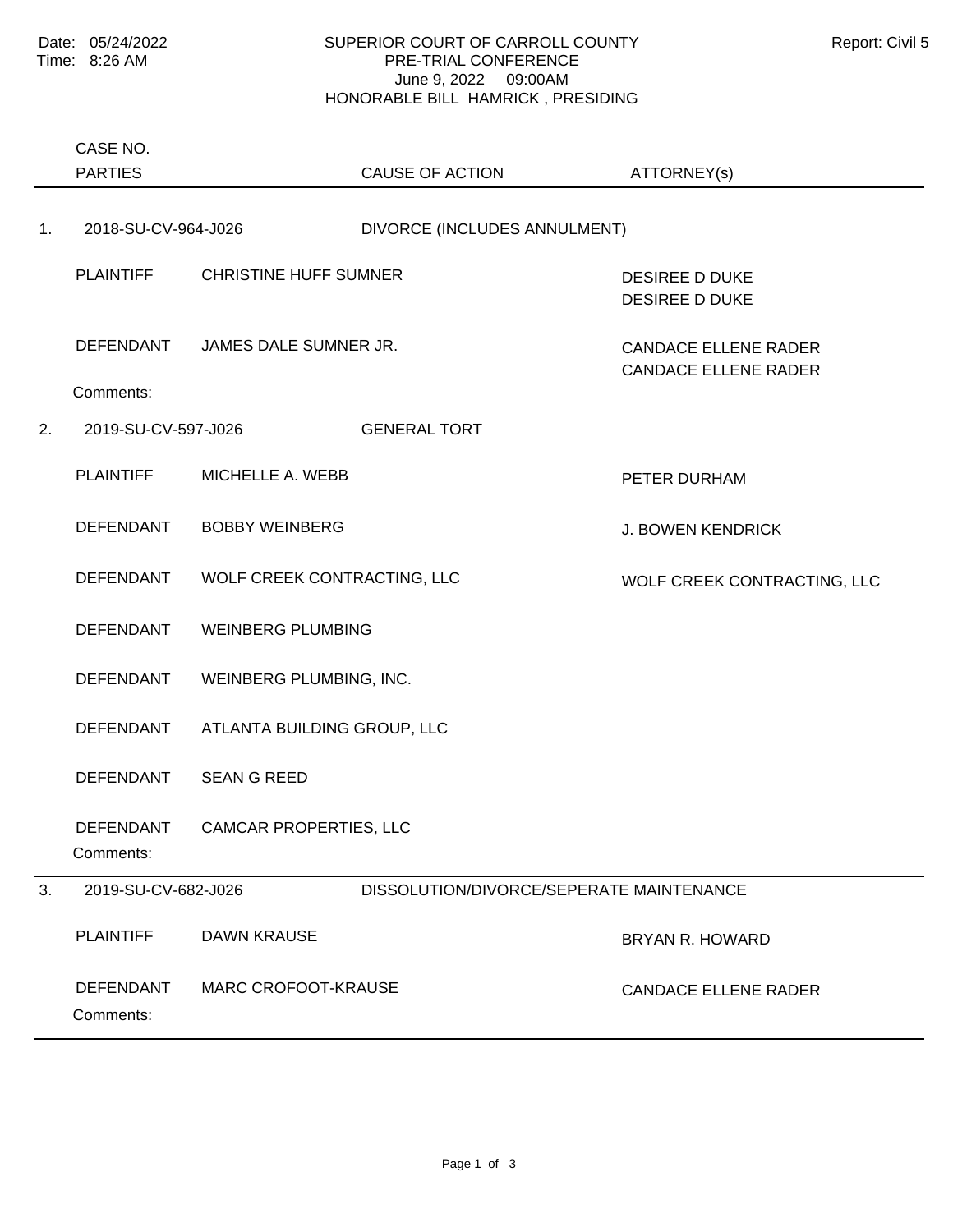## SUPERIOR COURT OF CARROLL COUNTY **Report: Civil 5** PRE-TRIAL CONFERENCE June 9, 2022 09:00AM HONORABLE BILL HAMRICK , PRESIDING

|    | CASE NO.<br><b>PARTIES</b>                       |                              | <b>CAUSE OF ACTION</b>                      |                             |
|----|--------------------------------------------------|------------------------------|---------------------------------------------|-----------------------------|
|    |                                                  |                              |                                             | ATTORNEY(s)                 |
| 4. | 2019-SU-CV-1203-J026                             |                              | CONTRACT/ACCOUNT                            |                             |
|    | <b>PLAINTIFF</b>                                 | <b>KEVIN BULLOCK</b>         |                                             |                             |
|    | <b>PLAINTIFF</b>                                 | <b>CHERYL BULLOCK</b>        |                                             |                             |
|    | <b>DEFENDANT</b>                                 | WHITEN POOLS, INC.           |                                             | <b>CANDACE ELLENE RADER</b> |
|    | <b>DEFENDANT</b><br>Comments:                    | <b>WALLACE K WHITEN</b>      |                                             |                             |
| 5. | 2020-SU-CV-411-J026                              |                              | <b>AUTOMOBILE TORT</b>                      |                             |
|    | <b>PLAINTIFF</b>                                 | <b>TINA WILLIAMS</b>         |                                             | NATHANAEL WRIGHT            |
|    | <b>DEFENDANT</b>                                 | MARVIN LEE WOODS             |                                             | ROBERT H BETTS              |
|    | <b>UNINSURED</b><br><b>MOTORIST</b><br>Comments: | <b>COMPANY</b>               | <b>GEORGIA FARM BUREAU MUTUAL INSURANCE</b> |                             |
| 6. | 2020-SU-CV-856-J026                              |                              | <b>REAL PROPERTY</b>                        |                             |
|    | <b>PLAINTIFF</b>                                 | <b>GEORGE JOSEPH</b>         |                                             | RALPH GOLDBERG              |
|    | Comments:                                        | DEFENDANT WALTER E SMITH JR. |                                             | JACK F. WITCHER             |
| 7. | 2020-SU-CV-1095-J026                             |                              | <b>GENERAL TORT</b>                         |                             |
|    | <b>PLAINTIFF</b>                                 | ROBERT CARLSON               |                                             | K. JASON BICE               |
|    | <b>PLAINTIFF</b>                                 | <b>VALERIE CARLSON</b>       |                                             |                             |
|    | <b>DEFENDANT</b>                                 | NICHOLAS S CLARK             |                                             | S.E. MOODY                  |
|    | <b>DEFENDANT</b><br>Comments:                    | <b>JUDY CLARK</b>            |                                             |                             |